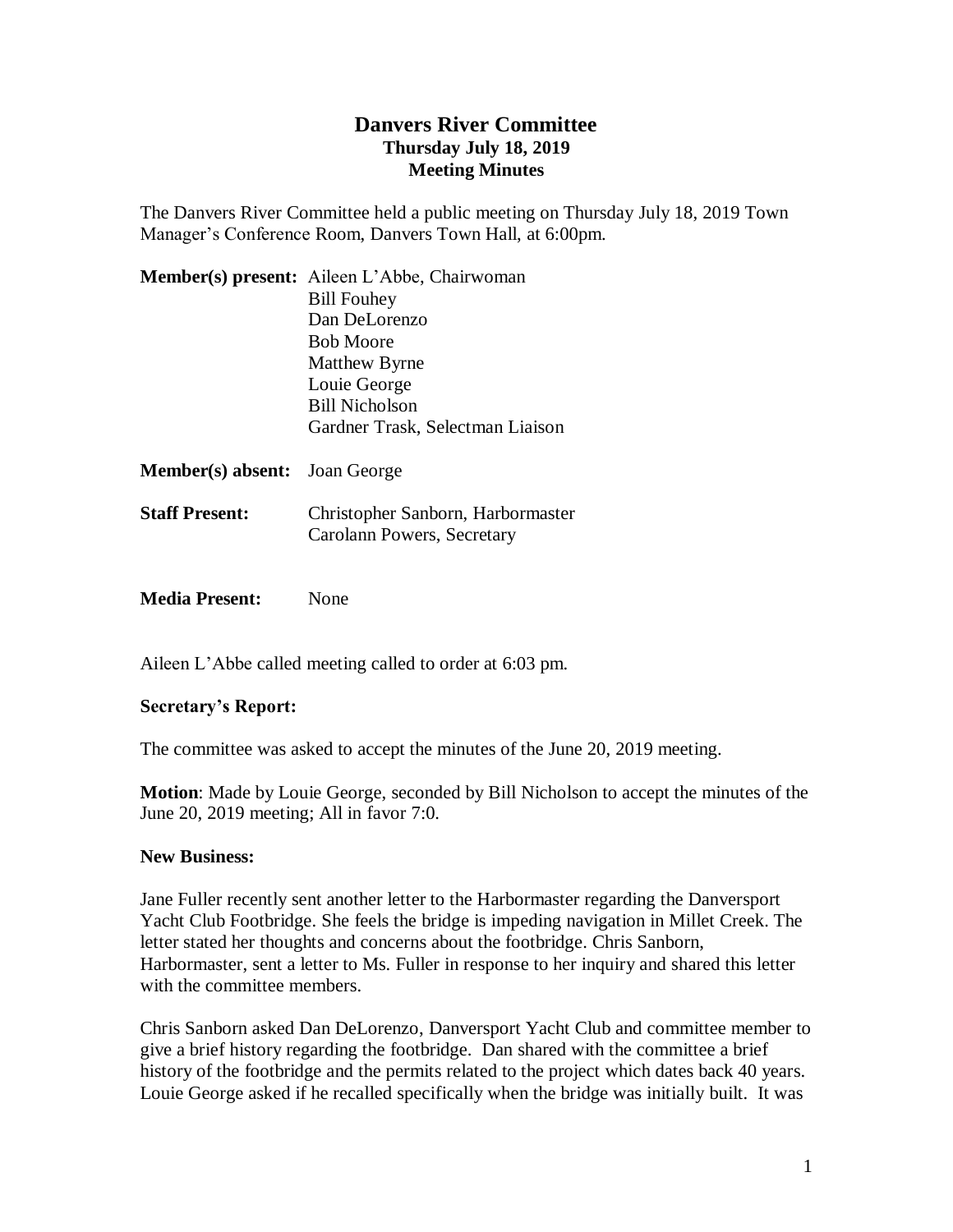stated that it was built in the 1980's, 30+ years ago. Danversport is currently looking to close the permit out after all these years as the State had initially lost then found the permit, then lost it again and have since found the original. The permit has never been signed off on & at this time they are looking to have it signed off on and closed out. While pursuing this the State has asked Danversport to make the bridge higher/have it offer a higher clearance that could accommodate paddle boarders. Danversport initially was not looking to rebuild the bridge but will now update the bridge. The state's approval will allow DYC to make the change to the height of the bridge which they are requiring for the permit.

Louie George asked Chris if Ms. Fuller had responded to the letter he sent in response to her inquiry. He said yes, she thanked him for his thoughts and stated that she plans to attend the August Selectmen's meeting. She has asked to be on their agenda and said she did not feel she needed to attend the River Committee meeting at this point.

Motion: Made by Matt Byrne, seconded by Bill Fouhey stating the River Committee supports the Harbormaster's position as outlined in his June  $27<sup>th</sup>$  letter to Ms. Jane Fuller regarding her inquiry about the Danversport Yacht Club's Footbridge. The committee finds no reason to feel differently based on the facts presented. All in favor 6:0 with one abstention from Dan DeLorenzo.

Bill Fouhey asked that Chris S. send the July River Committee Meeting minutes to the selectmen prior to their meeting that Ms. Fuller plans to attend.

Chris Sanborn update the committee regarding the lighting at Popes Landing. As of next week, the electric division will be replacing 2 damaged light poles & will replace all existing bulbs with new LED bulbs.

Chris informed the committee of a few incidents that have occurred recently in the harbor. He reported several boats had been broken into at the Liberty Marina. They have identified a few suspects but do not have enough evidence to charge them at this time. Since then a vessel was stolen from Liberty Marina. The Beverly Harbormaster attempted to stop the boat, not knowing at the time it was stolen, but because it was operating w/o without running lights; they fled, beached boat and ran. One suspect was apprehended and the other is being identified. In addition, after viewing some video footage of the area and some investigating, they now have 4 suspects in the break in cases and are hopeful they will identify and apprehend them.

Matt Byrne asked if the same people were involved in both incidents. Chris S. said it does not appear so.

Richard Rowell reached out to Chris to see if the town would consider renting space to him & other lobster/fisherman for storage of their commercial fishing gear, particularly lobster traps. The location he currently uses is being sold and they need a new location. Chris asked the committee for their thoughts.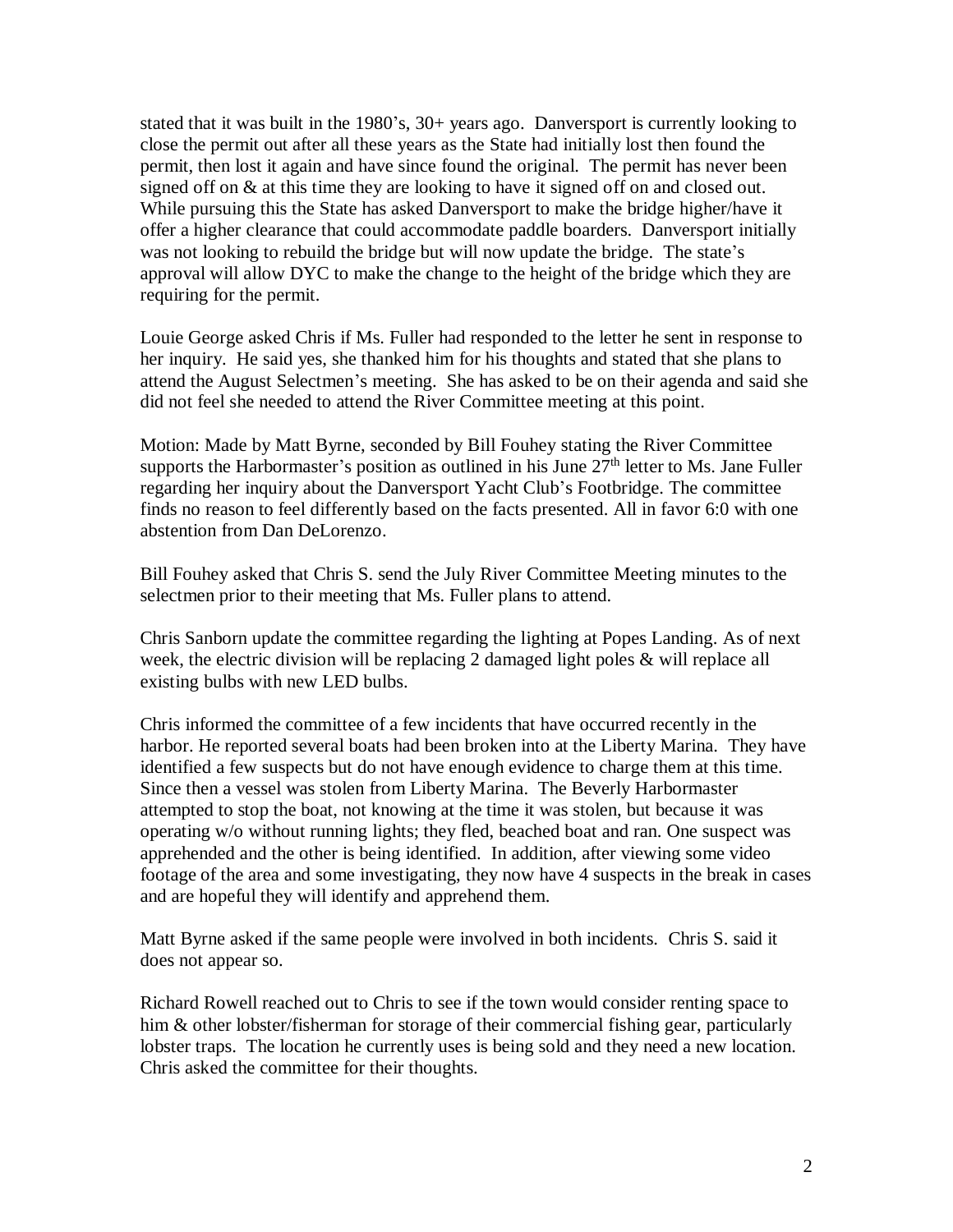Louie G. asked how many traps he is looking to store. Chris said he is not certain, but because he's a commercial lobsterman he expects it to be a large amount. It was also asked if this storage for off season or in season or both? Chris seems to think he is looking for year-round storage. The committee is concerned as to where you draw the line for renting out town land for storage use, they fear it could become a problem. Matt Byrne thought it was not appropriate to rent out town property for private business use. Dan D. agreed stating this may open pandoras box. Bill N. said he seems to think the town would not be open to this idea. Bob M. said he thought something like this could bring down the value of the town. The committee agreed Mr. Rowell is a good guy but it is more the principal of the idea. Louie G.felt that there is not currently a piece of land already designed for such usage and creating a spot could create a problem especially for neighbors; the committee agreed.

**Motion:** Made by Matt Byrne, seconded by Bill Nicholson stating that the River Committee feels it is not appropriate for the town to engage in leasing land for commercial enterprise. All in favor: 7:0

Aileen also mentioned that Partners Health Care is interested in storing canoes/kayaks in an area in the town. Chris Sanborn suggested a representative from Partners Health Care attend an upcoming River Committee meeting to present the details of their request.

## **Old Business:**

Chris S. gave the committee an update on the Crane River bank stabilization project. He said the project is moving forward. The site visit with DEP & Coastal Zone Management a few weeks ago. Chris feels that it will be a tough sell to get a solid revetment approved. Chris said coir rolls came up as an option, but he made it clear that the town did not want to pursue this option. It has been done before and has not worked, the town has already proved this solution does not work. Bill F. asked why they seem to be leaning toward this solution if historically it was no successful. Chris S. says DEP & Coastal Zone Management like to see slow erosion they consider it to be a good thing. To get them to consider a solid revetment solution the town needs to prove it is more than slow natural erosion. Chris S. said at the end of the site visit there was no consensus as to what direction they would go in. Chris said the town still pushing forward with this plan and is hoping for a solid revetment solution.

Chris also updated the committee on the project at 15 Mead Street- the Pier. Since last the last River Committee meeting, he met with Mr. & Mrs. Bartlett and Mr. Manuel from Wetlands Management. Chris distributed copies of the previous plan and the scaled back plan for this project to the committee members. Chris said our intention in not to prohibit them from having a pier, but rather to modify the pier. Bill N. asked Chris if the Bartlett's planned to bring in their 39' boot to the pier. Chris said he does not have an answer to that. Chris noted the average size boat in Danvers is 26.5' and in the future this should be the standard for dock/pier size in town. In Danvers we should not be building docks/piers to accommodate an individual's boat size. Aileen L. was concerned about if he changed his mind on boat size or plans and how that would affect things…Chris said if